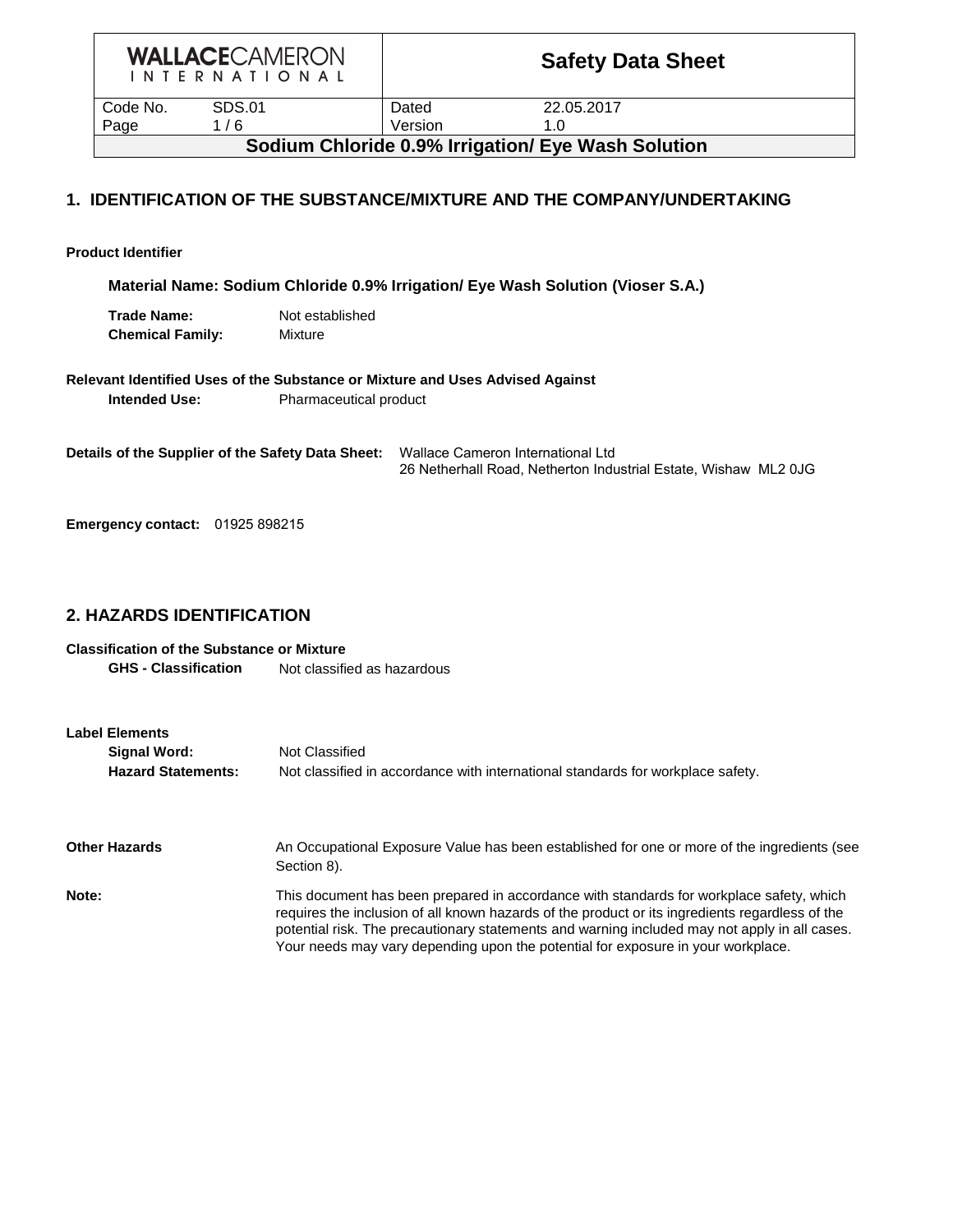|  |  |  |  |  | <b>WALLACECAMERON</b> |  |  |
|--|--|--|--|--|-----------------------|--|--|
|  |  |  |  |  | INTERNATIONAL         |  |  |

Code No. SDS.01 Dated 22.05.2017 Page 2/6 Version 1.0

Large Spills: None

### **Sodium Chloride 0.9% Irrigation/ Eye Wash Solution**

### **3. COMPOSITION / INFORMATION ON INGREDIENTS**

| Inaredient          | <b>CAS Number</b> | <b>GHS Classification</b> | %                                |
|---------------------|-------------------|---------------------------|----------------------------------|
| Sodium Chloride     | 7647-14-5         | Not Listed                |                                  |
| Water for injection | 7732-18-5         | <b>Not Listed</b>         | g.s. to the corresponding volume |

### **4. FIRST AID MEASURES**

# **Description of First Aid Measures Eye Contact:** Due to the nature of this material first aid is not normally required. **Skin Contact:** Due to the nature of this material first aid is not normally required. **Ingestion:** Due to the nature of this material first aid is not normally required. **Inhalation:** Not an expected route of exposure. **Most Important Symptoms and Effects, Both Acute and Delayed Symptoms and Effects of Mo data available Exposure: Medical Conditions** None known **Aggravated by Exposure: Indication of the Immediate Medical Attention and Special Treatment Needed Notes to Physician:** None **5. FIRE FIGHTING MEASURES Extinguishing Media:** As for primary cause of fire. **Special Hazards Arising from the Substance or Mixture Hazardous Combustion** Not applicable **Products: Fire / Explosion Hazards:** Not applicable Advice for Fire-Fighters: Not applicable **6. ACCIDENTAL RELEASE MEASURES Personal Precautions, Protective Equipment and Emergency Procedures** Not applicable **Environmental Precautions** None **Methods and Material for Containment and Cleaning Up Measures for Cleaning / Collecting:** Wipe up with a damp cloth and place in container for disposal. **Additional Consideration for**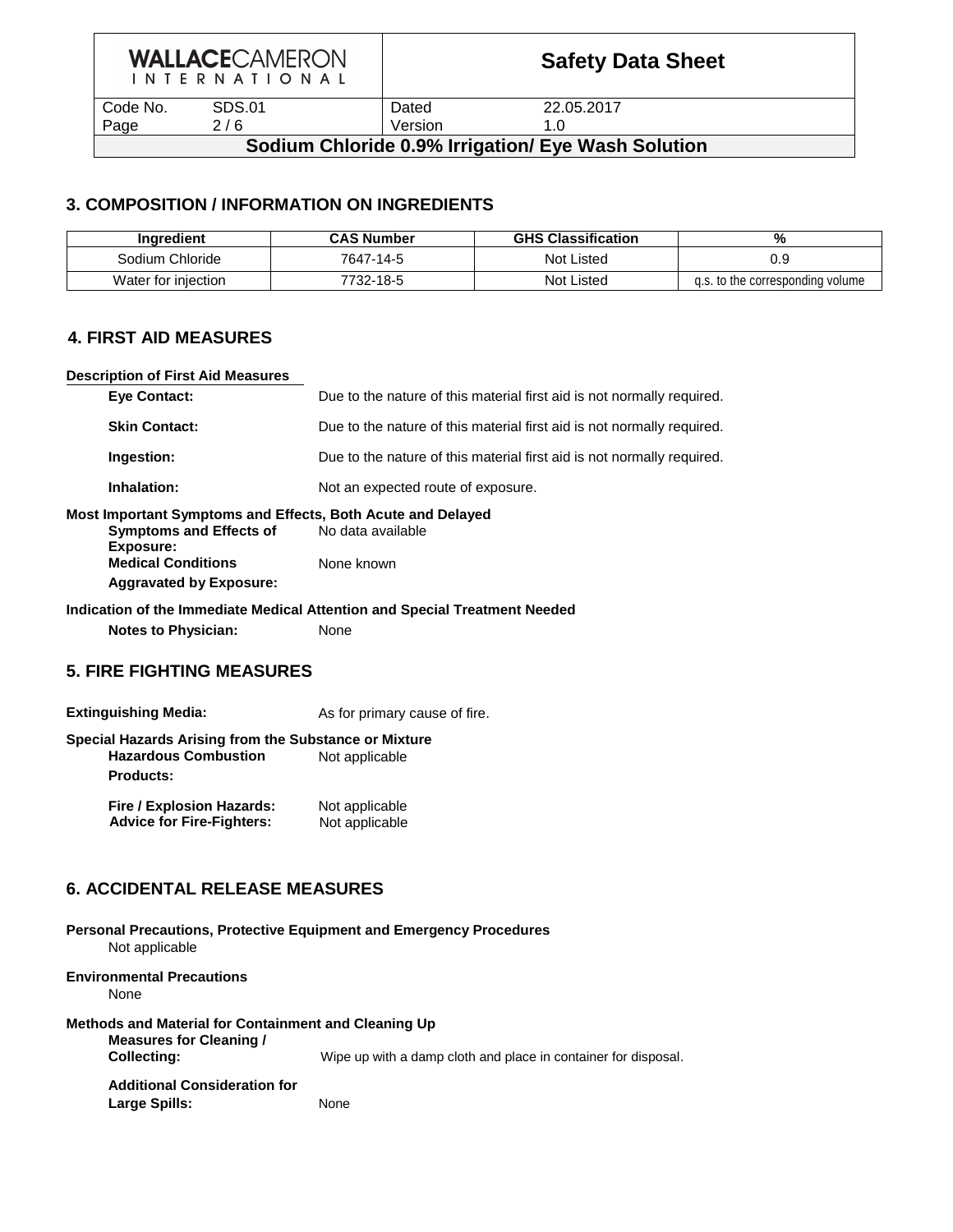|  |  |  |  |  | <b>WALLACECAMERON</b>     |  |  |
|--|--|--|--|--|---------------------------|--|--|
|  |  |  |  |  | I N T F R N A T I O N A I |  |  |

| Page<br>3/6               | Version | 1.0       |
|---------------------------|---------|-----------|
| <b>SDS.01</b><br>Code No. | Dated   | ົດ<br>ZZ. |
|                           |         |           |

22.05.2017

## **Sodium Chloride 0.9% Irrigation/ Eye Wash Solution**

### **7. HANDLING AND STORAGE**

#### **Precautions for Safe Handling**

No special handling requirements for normal use of this material.

| <b>Conditions for Safe Storage, Including any Incompatibilities</b> |                                         |  |  |  |  |  |  |  |  |
|---------------------------------------------------------------------|-----------------------------------------|--|--|--|--|--|--|--|--|
| <b>Storage Conditions:</b>                                          | Store as directed by product packaging. |  |  |  |  |  |  |  |  |
| Incompatible Materials:                                             | <b>None</b>                             |  |  |  |  |  |  |  |  |
| Specific end use(s):                                                | No data available                       |  |  |  |  |  |  |  |  |

#### **8. EXPOSURE CONTROLS / PERSONAL PROTECTION**

| Hands:                         | Not required for the normal use of this product. |
|--------------------------------|--------------------------------------------------|
| Eyes:                          | Not required under normal conditions of use.     |
| Skin:                          | Not required for the normal use of this product. |
| <b>Respiratory protection:</b> | None required under normal conditions of use.    |

### **9. PHYSICAL AND CHEMICAL PROPERTIES**

| <b>Physical State:</b>                               | Liquid                           | Color:                   | Colorless          |
|------------------------------------------------------|----------------------------------|--------------------------|--------------------|
| Odor:                                                | None                             | <b>Odor Threshold:</b>   | No data available. |
| <b>Molecular Formula:</b>                            | Mixture                          | <b>Molecular Weight:</b> | <b>Mixture</b>     |
| <b>Solvent Solubility:</b>                           | No data available                |                          |                    |
| <b>Water Solubility:</b><br>pH:                      | No data available<br>$5.0 - 7.0$ |                          |                    |
| Melting/Freezing Point (°C):                         | No data available                |                          |                    |
| Boiling Point (°C):                                  | No data available.               |                          |                    |
| Partition Coefficient: (Method, pH, Endpoint, Value) |                                  |                          |                    |
| <b>SODIUM CHLORIDE</b>                               |                                  |                          |                    |
| No data available                                    |                                  |                          |                    |
| <b>Water for injection</b>                           |                                  |                          |                    |
| No data available                                    |                                  |                          |                    |
| Decomposition Temperature (°C):                      |                                  |                          |                    |
| <b>Evaporation Rate (Gram/s):</b>                    | No data available                |                          |                    |
| Vapor Pressure (kPa):                                | No data available                |                          |                    |
| Vapor Density (g/ml):                                | No data available                |                          |                    |
| <b>Relative Density:</b>                             | No data available                |                          |                    |
| <b>Viscosity:</b>                                    | No data available                |                          |                    |
| <b>Flammablity:</b>                                  |                                  |                          |                    |
| Autoignition Temperature (Solid) (°C):               |                                  | No data available        |                    |
| <b>Flammability (Solids):</b>                        |                                  | No data available        |                    |
| Flash Point (Liquid) (°C):                           |                                  | No data available        |                    |
| Upper Explosive Limits (Liquid) (% by Vol.):         |                                  | No data available        |                    |
| Lower Explosive Limits (Liquid) (% by Vol.):         |                                  | No data available        |                    |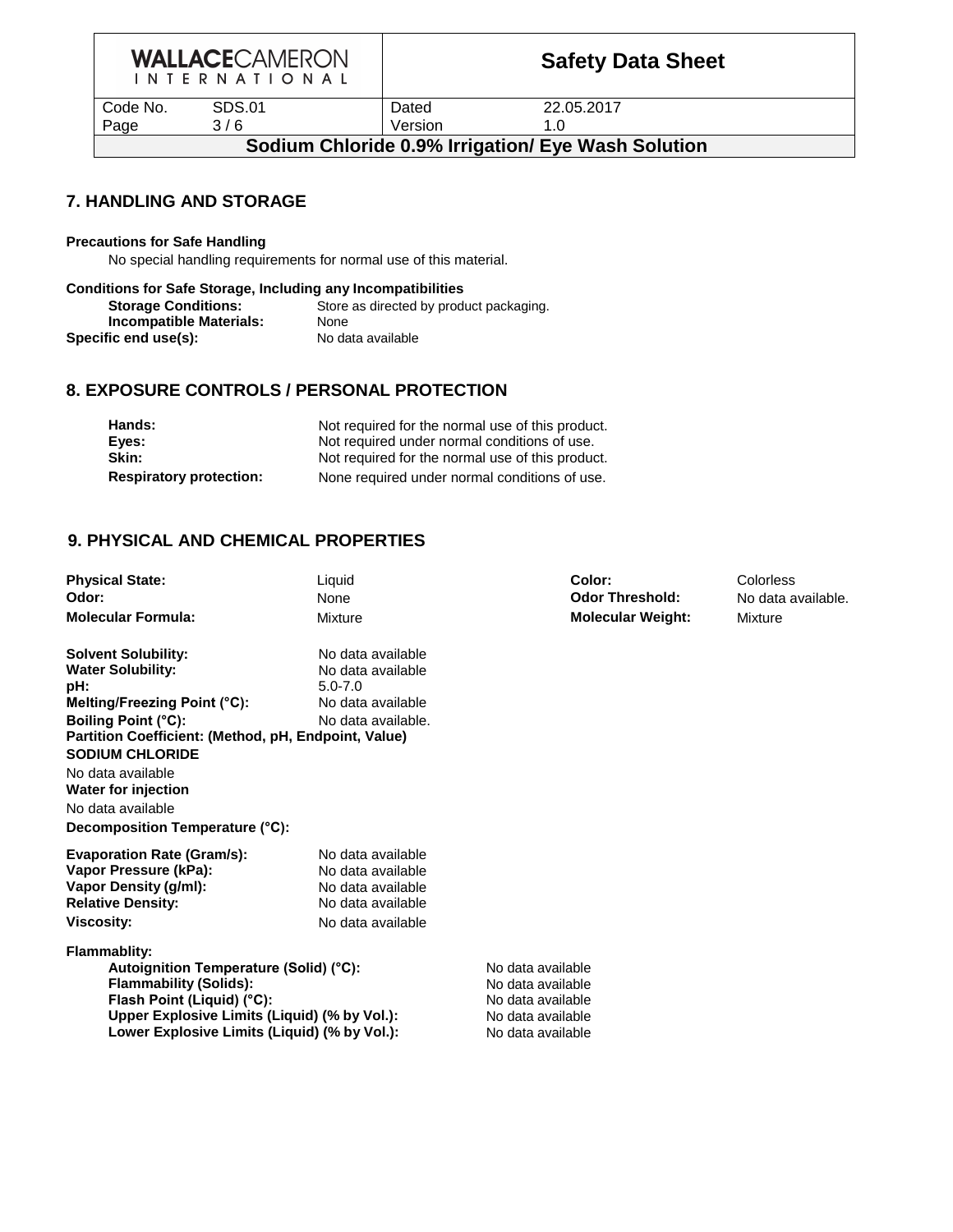|  |  |  |  |  | <b>WALLACECAMERON</b> |  |  |
|--|--|--|--|--|-----------------------|--|--|
|  |  |  |  |  | INTERNATIONAL         |  |  |

Code No. SDS.01 Dated 22.05.2017 Page 4/6 Version 1.0

## **Sodium Chloride 0.9% Irrigation/ Eye Wash Solution**

### **10. STABILITY AND REACTIVITY**

| <b>Reactivity:</b>                        | No data available |
|-------------------------------------------|-------------------|
| <b>Chemical Stability:</b>                | Stable            |
| <b>Possibility of Hazardous Reactions</b> |                   |
| <b>Oxidizing Properties:</b>              | No data available |
| <b>Conditions to Avoid:</b>               | <b>None</b>       |
| <b>Incompatible Materials:</b>            | None              |
| <b>Hazardous Decomposition</b>            |                   |
| <b>Products:</b>                          | No data available |

### **11. TOXICOLOGICAL INFORMATION**

| <b>Information on Toxicological Effects</b><br><b>General Information:</b> | The information included in this section describes the potential hazards of the individual |
|----------------------------------------------------------------------------|--------------------------------------------------------------------------------------------|
|                                                                            | ingredients.                                                                               |
| <b>Short Term:</b>                                                         | Mild eye irritant in experimental animals (based on components)                            |

#### **Acute Toxicity: (Species, Route, End Point, Dose)**

#### **SODIUM CHLORIDE**

Rat Sub-tenon injection (eye) LC5  $0/1$ hr > 42 g/m<sup>3</sup> Rat Oral LD 50 3g/kg Mouse Oral LD 50 4g/kg Rabbit Dermal LD 50 > 10g/kg

#### **Irritation / Sensitization: (Study Type, Species, Severity)**

#### **SODIUM CHLORIDE**

Skin Irritation Rabbit Mild Eye Irritation Rabbit Mild

#### **12. ECOLOGICAL INFORMATION**

| <b>Environmental Overview:</b>        | No harmful effects to aquatic organisms are expected. |
|---------------------------------------|-------------------------------------------------------|
| Toxicity:                             | No data available                                     |
| <b>Persistence and Degradability:</b> | No data available                                     |
| <b>Bio-accumulative Potential:</b>    | No data available                                     |
| <b>Mobility in Soil:</b>              | No data available                                     |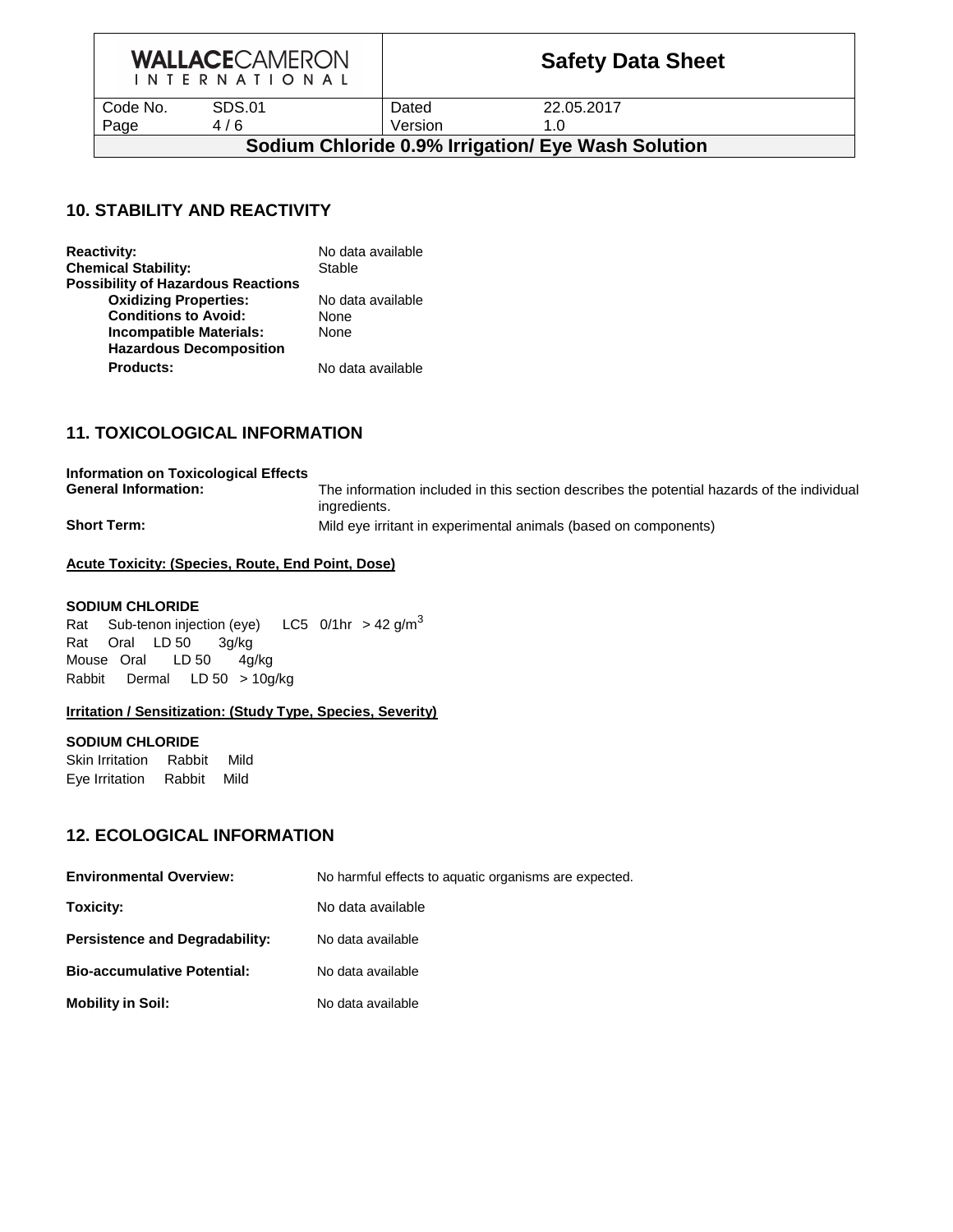| <b>WALLACECAMERON</b><br>I N T E R N A T I O N A L |        | <b>Safety Data Sheet</b> |            |  |  |
|----------------------------------------------------|--------|--------------------------|------------|--|--|
| Code No.                                           | SDS.01 | Dated                    | 22.05.2017 |  |  |
| Page                                               | 5/6    | Version                  | 1.0        |  |  |
| Sodium Chloride 0.9% Irrigation/ Eye Wash Solution |        |                          |            |  |  |

### **13. DISPOSAL CONSIDERATIONS**

**Waste Treatment Methods:** Dispose of waste in accordance with all applicable laws and regulations. Member State specific and Community specific provisions must be considered. Considering the relevant known environmental and human health hazards of the material, review and implement appropriate technical and procedural waste water and waste disposal measures to prevent occupational exposure and environmental release. It is recommended that waste minimization be practiced. The best available technology should be utilized to prevent environmental releases. This may include destructive techniques for waste and wastewater.

#### **14. TRANSPORT INFORMATION**

#### **The following refers to all modes of transportation unless specified below.**

Not regulated for transport under USDOT, EUADR, IATA, or IMDG regulations.

#### **15. REGULATORY INFORMATION**

**Safety, Health and Environmental Regulations/Legislation Specific for the Substance or Mixture**

| <b>SODIUM CHLORIDE</b><br><b>CERCLA/SARA 313 Emission reporting</b><br><b>California Proposition 65</b><br><b>Inventory - United States TSCA - Sect. 8(b)</b><br><b>Australia (AICS):</b>                                                                                  | Not Listed<br>Not Listed<br>Present<br>Present            |
|----------------------------------------------------------------------------------------------------------------------------------------------------------------------------------------------------------------------------------------------------------------------------|-----------------------------------------------------------|
| <b>Water for injection</b><br><b>CERCLA/SARA 313 Emission reporting</b><br><b>California Proposition 65</b><br><b>Inventory - United States TSCA - Sect. 8(b)</b><br><b>Australia (AICS):</b><br><b>REACH - Annex IV - Exemptions from the</b><br>obligations of Register: | Not Listed<br>Not Listed<br>Present<br>Present<br>Present |